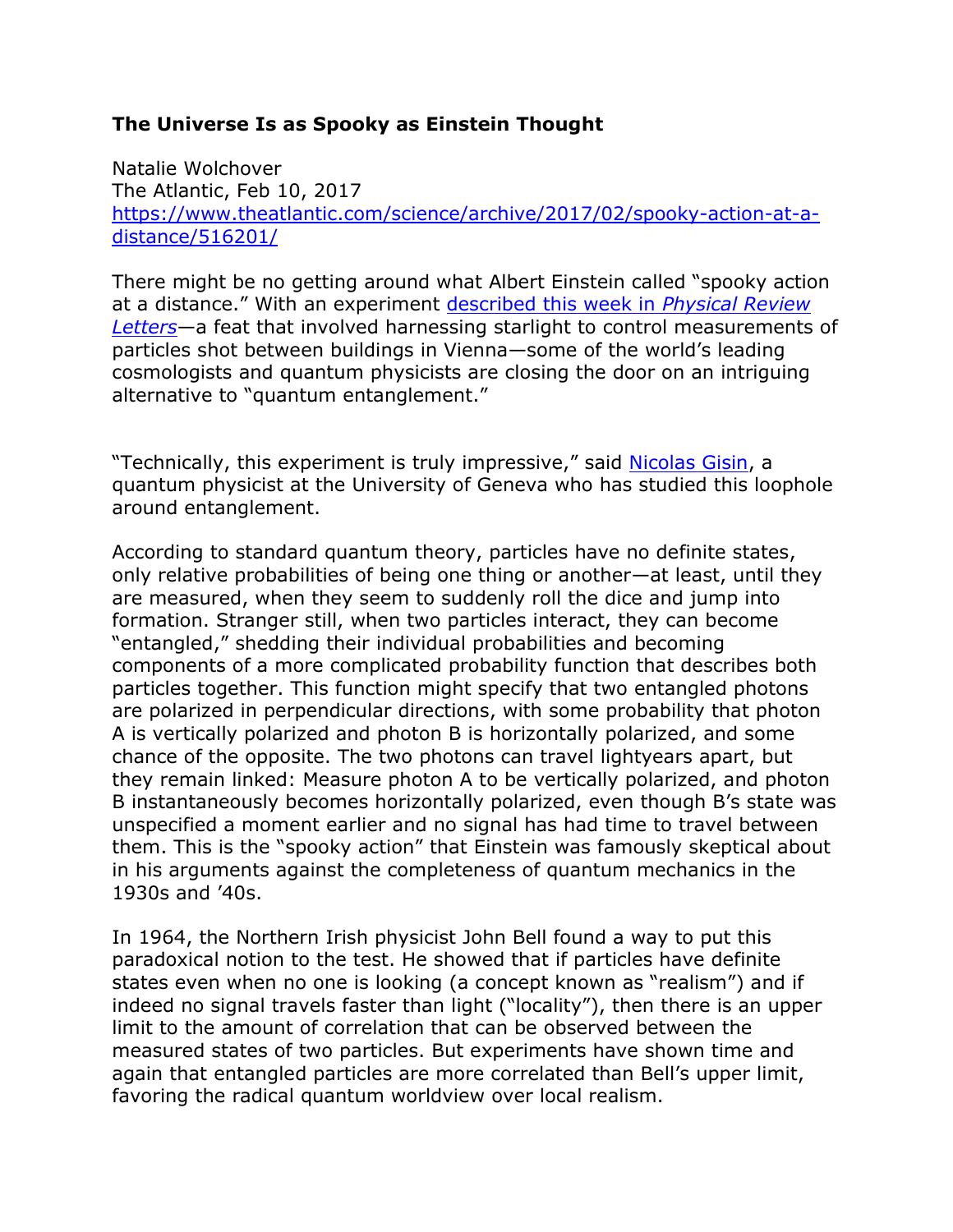Only there's a hitch: In addition to locality and realism, Bell made another, subtle assumption to derive his formula—one that went largely ignored for decades. "The three assumptions that go into Bell's theorem that are relevant are locality, realism, and freedom," said [Andrew Friedman](http://web.mit.edu/asf/www/) of the Massachusetts Institute of Technology, a co-author of the new paper. "Recently it's been discovered that you can keep locality and realism by giving up just a little bit of freedom." This is known as the "freedom-ofchoice" loophole.

In a Bell test, entangled photons A and B are separated and sent to far-apart optical modulators—devices that either block photons or let them through to detectors, depending on whether the modulators are aligned with or against the photons' polarization directions. Bell's inequality puts an upper limit on how often, in a local-realistic universe, photons A and B will both pass through their modulators and be detected. (Researchers find that entangled photons are correlated more often than this, violating the limit.) Crucially, Bell's formula assumes that the two modulators' settings are independent of the states of the particles being tested. In experiments, researchers typically use random-number generators to set the devices' angles of orientation. However, if the modulators are not actually independent—if nature somehow restricts the possible settings that can be chosen, correlating these settings with the states of the particles in the moments before an experiment occurs—this reduced freedom could explain the outcomes that are normally attributed to quantum entanglement.

The universe might be like a restaurant with 10 menu items, Friedman said. "You think you can order any of the 10, but then they tell you, 'We're out of chicken,' and it turns out only five of the things are really on the menu. You still have the freedom to choose from the remaining five, but you were overcounting your degrees of freedom." Similarly, he said, "there might be unknowns, constraints, boundary conditions, conservation laws that could end up limiting your choices in a very subtle way" when setting up an experiment, leading to seeming violations of local realism.

This possible loophole gained traction in 2010, when Michael Hall, now of Griffith University in Australia, [developed a quantitative way](https://arxiv.org/abs/1007.5518) of reducing freedom of choice. In Bell tests, measuring devices have two possible settings (corresponding to one bit of information: either 1 or 0), and so it takes two bits of information to specify their settings when they are truly independent. But Hall showed that if the settings are not quite independent—if only one bit specifies them once in every 22 runs—this halves the number of possible measurement settings available in those 22 runs. This reduced freedom of choice correlates measurement outcomes enough to exceed Bell's limit, creating the illusion of quantum entanglement.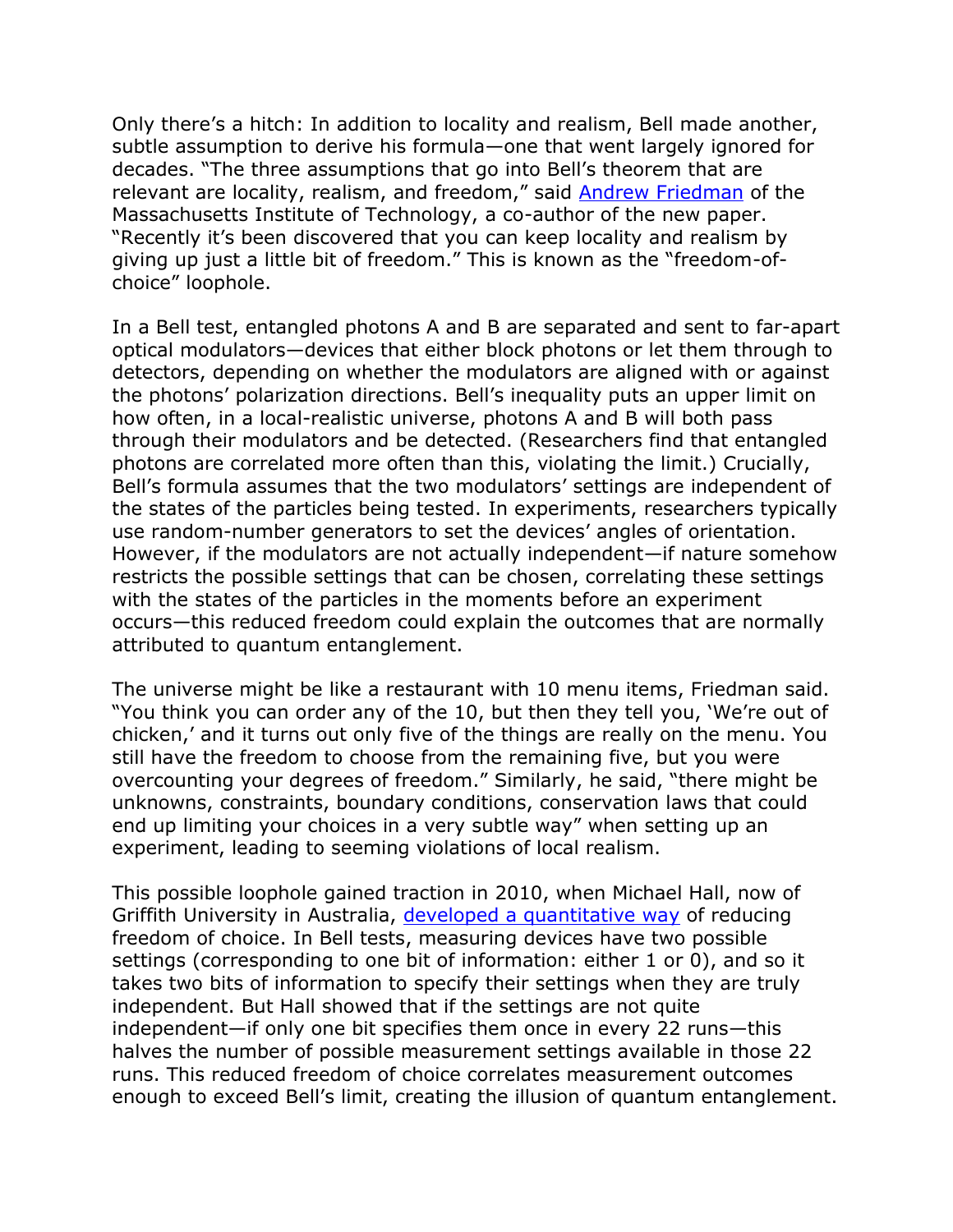The idea that nature might restrict freedom while maintaining local realism has become more attractive in light of emerging connections between information and the geometry of space-time. Research on black holes, for instance, suggests that the stronger the gravity in a volume of space-time, the fewer bits can be stored in that region. Could gravity be reducing the number of possible measurement settings in Bell tests, secretly striking items from the universe's menu?

Friedman, [Alan Guth](http://web.mit.edu/physics/people/faculty/guth_alan.html) and colleagues at MIT were entertaining such speculations

a few years ago when [Anton Zeilinger,](http://vcq.quantum.at/research/people/details/14-anton-zeilinger.html) a famous Bell test experimenter at the University of Vienna, came for a visit. Zeilinger also had his sights on the freedom-of-choice loophole. Together, they and their collaborators developed an idea for how to distinguish between a universe that lacks local realism and one that curbs freedom.

In the first of a planned series of "cosmic Bell test" experiments, the team sent pairs of photons from the roof of Zeilinger's lab in Vienna through the open windows of two other buildings and into optical modulators, tallying coincident detections as usual. But this time, they attempted to lower the chance that the modulator settings might somehow become correlated with the states of the photons in the moments before each measurement. They pointed a telescope out of each window, trained each telescope on a bright and conveniently located (but otherwise random) star, and, before each measurement, used the color of an incoming photon from each star to set the angle of the associated modulator. The colors of these photons were decided hundreds of years ago, when they left their stars, increasing the chance that they (and therefore the measurement settings) were independent of the states of the photons being measured.

And yet, the scientists found that the measurement outcomes still violated Bell's upper limit, boosting their confidence that the polarized photons in the experiment exhibit spooky action at a distance after all.

Nature could still exploit the freedom-of-choice loophole, but the universe would have had to delete items from the menu of possible measurement settings at least 600 years before the measurements occurred (when the closer of the two stars sent its light toward Earth). "Now one needs the correlations to have been established even before Shakespeare wrote, 'Until I know this sure uncertainty, I'll entertain the offered fallacy,'" Hall said.